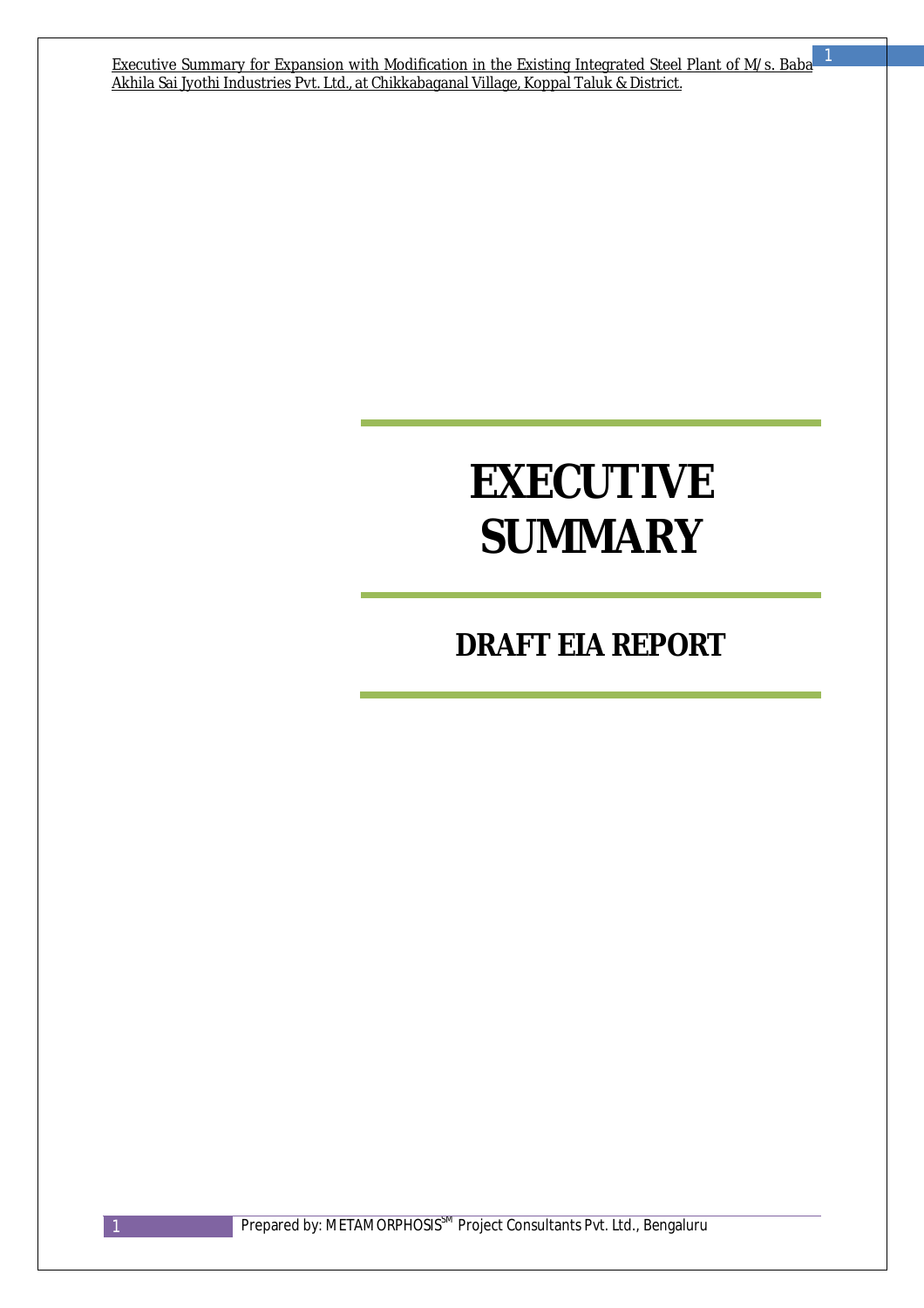# **EXECUTIVE SUMMARY**

#### **1.0Introduction**

M/s. Baba Akhila Sai Industries Pvt. Ltd., (BASJIPL), Bengaluru, Karnataka has grown to be one of the leading miners in the country by its presence for more than 10 decades. The company is well known for systematic and scientific outlook towards all aspects of activities.

The key elements that distinguish BASJIPL from other resource companies are the quality of assets, deep inventory of growth projects, customer-focused marketing, ontime deliveries and business ethics. Progressive mechanization and modernization of plant operations with a responsible approach to the eco-system have yielded rich dividends.

BASJIPL has developed steel plant to cater to the needs of infrastructure & development activities. Today, BASJIPL are seen as quality products that display the ability to combine consistency in grades with seamless on-time delivery capabilities. This has made BASJIPL the preferred vendor for leading Steel Mills across Asia.

The team led by experienced and professional managers has been the first to intensively adopt latest technologies for extraction, beneficiation & logistics operations. This has brought down extraction costs well below the industry benchmarks. This well-charted approach has aided BASJIPL in maintaining uncompromising quality of ore products offered to its global customers.

Sponge Iron plant being operated by the company for more than 10 decades is located at Village Chikkabaganal, Post Kerikihalli and District Koppal, Karnataka State over an extent of 41.50 Acres.

The activity is categorized as **'Category – A'** project as per Environmental Impact Assessment (EIA) Notification 2006 vide S.O. 1533 dated 14th September 2006 and subsequent amendments.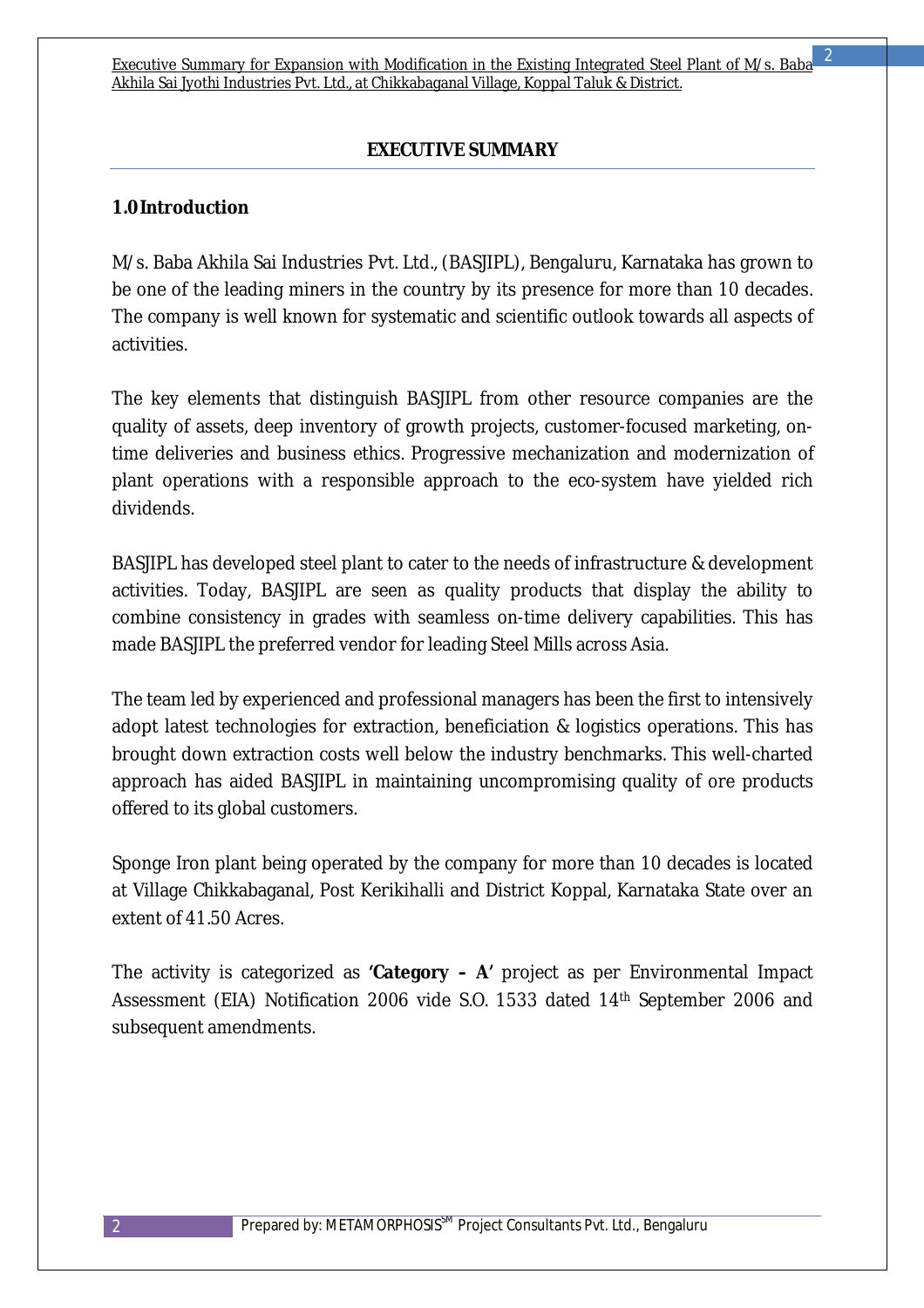# **1.1Present Proposal**

Project Proponent intended to expand with modify in the existing integrated steel plant located at Village Chikkabaganal, Post Kerikihalli and District Koppal, Karnataka State. The facilities are given in **Table 11.1.**

| Sr. No. | <b>Particulars</b>       | <b>Existing Facilities</b> | <b>Proposed Facilities</b> |
|---------|--------------------------|----------------------------|----------------------------|
|         |                          |                            |                            |
|         | Sponge Iron              | 1X 100 TPD                 | 1 X 125 TPD                |
| 2.      | Sponge Iron              | 1 X 75 TPD                 | 1 X 125 TPD                |
| 3.      | Sponge Iron              |                            | 1 X 125 TPD                |
| 3.      | <b>Induction Furnace</b> | 1 X 20 TPD                 | No Change                  |
| 4.      | <b>Rolling Mill</b>      |                            | 72,000 TPA                 |
| 5.      | Captive Power Plant      | 12 MW (WHRB - 8MW &        | 12 MW (WHRB - 6 MW +       |
|         |                          | AFBC - 4MW)                | $AFBC - 6 MW)$             |

|  | <b>Table 11.1: Proposed Manufacturing Facilities</b> |
|--|------------------------------------------------------|
|  |                                                      |

# **1.2Description of Environment**

As a part of Environmental Impact Assessment Study, baseline environmental monitoring was carried-out for Post-monsoon 2019 season covering October - December 2019.

# **1.3Anticipated Environmental Impacts and Mitigation Measures**

# **1.3.1 Air Environment**

The summary of anticipated adverse environmental impacts due to the expansion in production capacity, Captive Power plant & WHRB of the existing project and mitigation measures are given below;

Resultant ground level concentrations for the prevailing meteorological conditions using the EPA approved AERMOD Model were estimated.

**Mitigation Measures:** *the environmental control measures which are adopted to control fugitive emission released is as below;* 

- Regular spraying of water and/or water mist at mine workings, loading points and roads are done to suppress dust.
- Trucks transporting ore to destinations outside the mine, by road are covered with Tarpaulin.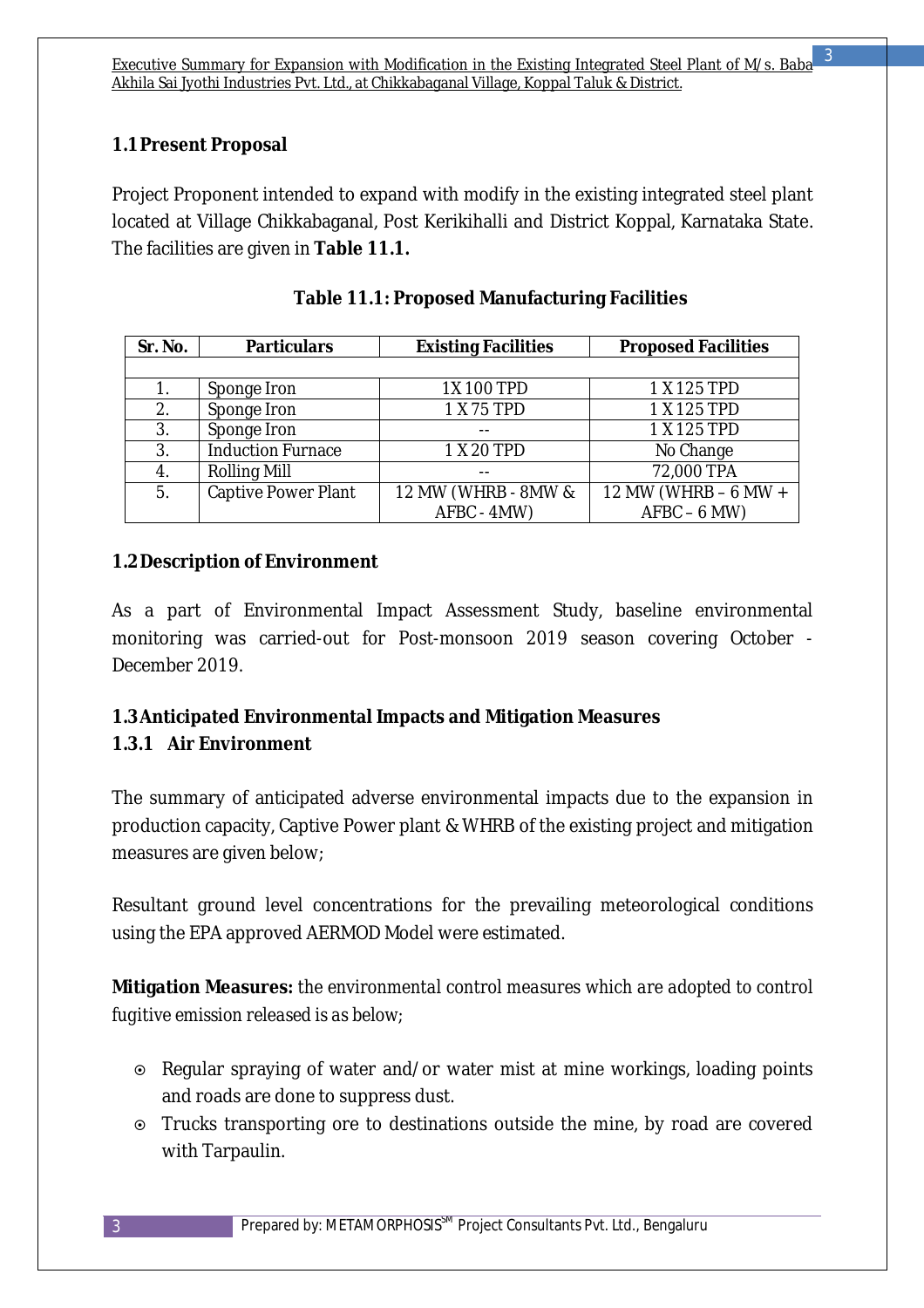- Green belt development all along the haul roads with avenue tree species, local bio-diversified species has been developed to suppress noise and dust pollution.
- Transfer points are provided with appropriate hoods/chutes to prevent dust emissions.
- Avoiding over loading of tippers and consequent spillage on the roads.
- Good maintenance of roads by using motor grader.
- Transport vehicles are regularly checked for their environmental fitness like pollution check and fitness etc.
- For safety of workers at site, engaged at strategic locations/dust generation points Personnel Protective Equipments (PPEs) are provided and ensured for using the same.
- Monitoring of air quality periodically to take necessary steps to keep the pollution within the permissible limits.

# **1.3.2 Noise Environment**

The major sources of noise during the construction phase are vehicular traffic, construction equipment like dozers, scrapers, concrete mixers, cranes, generators, pumps, compressors, rock drills, pneumatic tools, saws, vibrators etc. The operation of this equipment will generate noise ranging between 70-85 dB (A). The noise produced during the construction will have significant impact on the existing ambient noise levels. The major work will be carried out during the daytime. The construction equipment may have high noise levels, which can affect the personnel operating the machines. Use of proper personal protective equipment will mitigate any significant impact of the noise generated by such equipment.

# **Mitigation Measures for Noise Control**

The following noise abatement measurements are implemented for control noise pollution.

- A green belt has been developed by selecting thick foliage and tall growing plants around the mine lease area which will act as acoustic barriers in arresting noise transmission.
- **o** Providing PPE (Personal Protective Equipment) to the personnel who are exposed continuously to the high noise zone/ operation area.
- **o** Display of sign boards at high noise generation zones.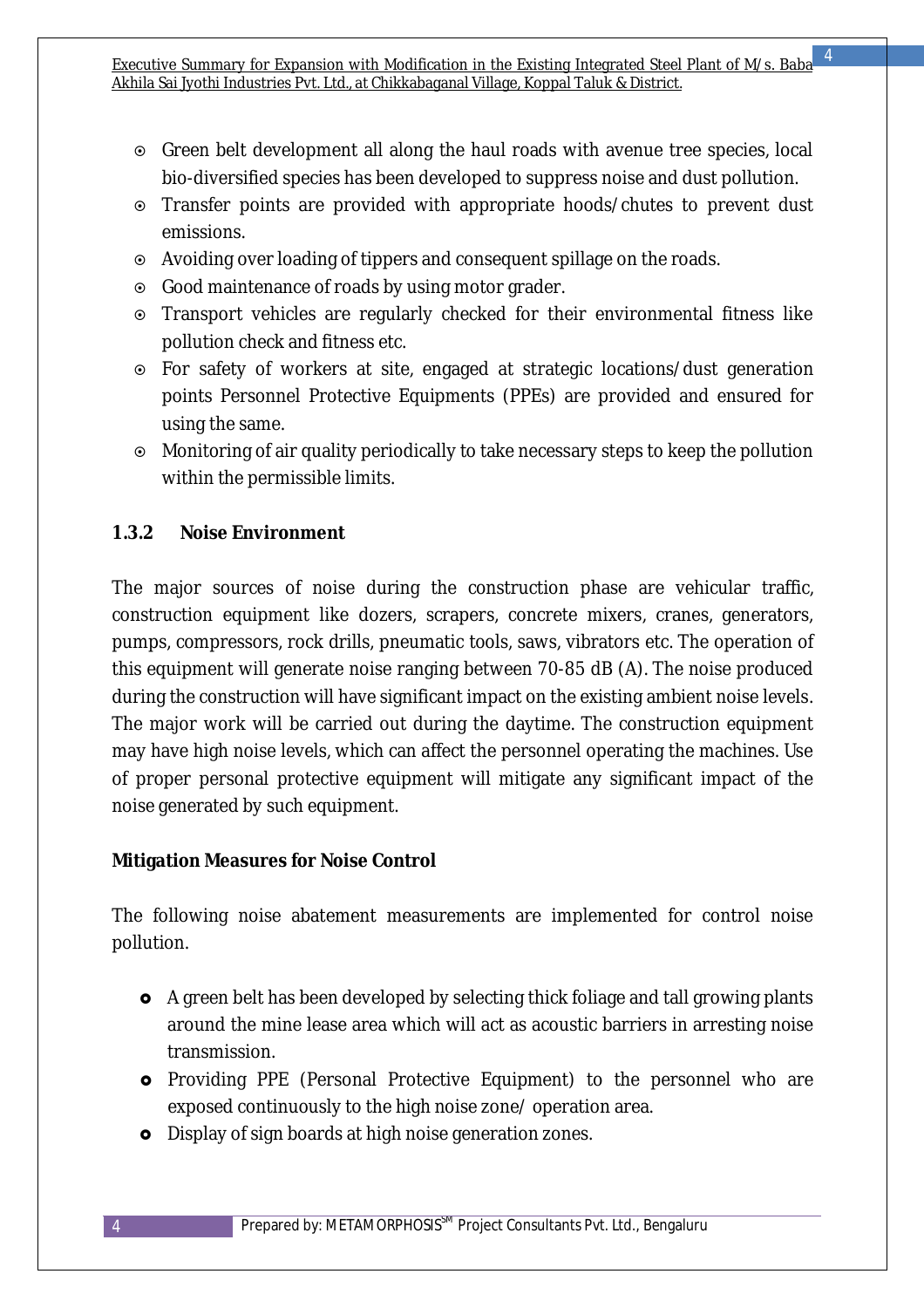- Corrective & preventive maintenance of Vehicle & machinery including transport vehicles.
- **o** Providing rubber lining at screening decks to reduce noise generation.

# **1.3.3 Water Environment**

Impact on water quality during construction phase may be due to non-point discharge of solids from soil loss and sewage generated from the construction work force stationed at the site. However, as the construction will be carried out on the flat area, the soil losses will be negligible. Further, the construction will be more related to mechanical fabrication, assembly and erection; hence the water requirement will be less. The overall impact on water environment during construction phase due to proposed project is likely to be short term and insignificant. During the construction phase, water will be required for civil works and for the domestic activities.

There is no waste water generated from plant, except domestic wastewater which is being treated in CPCB designed Septic Tank followed by soak Pit.

#### **Mitigation Measures of Water Pollution**

The chemical analysis of the iron ore does not show any toxic substance, which can dissolve and pollute water quality.

- Water is mainly used for preparation & mixing of concrete, cooling of construction equipment, spray and sprinklers for dust suppression, curing the structures, etc.
- Ground water will not be drawn for the construction activities; hence impact on ground water resources is not anticipated.
- The identified impacts on water during the construction phase will be insignificant by proper conservation and sanitation practices. These impacts will be temporary and limited to the construction phase only.
- Proper and effective Environmental Management Planning will be implemented to minimize the temporary effects.
- Systematic drainage system for diverting the surface run-off during monsoon is in place.
- Plantation of local varieties of species is carried-out, so that there will be fast and healthy growth of vegetation.
- Regular monitoring and analyzing of the quality of water is carried-out.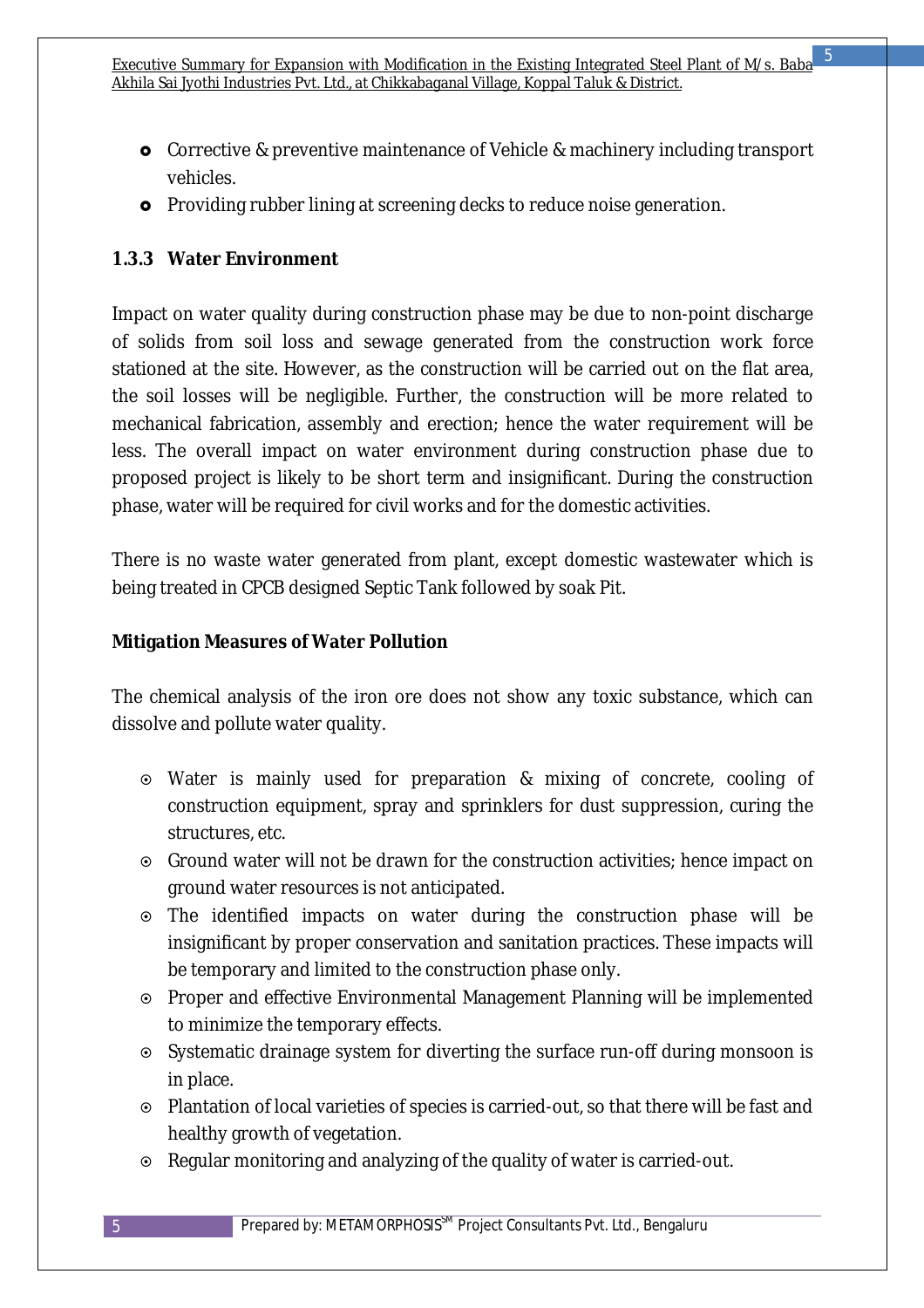# **1.3.4 Land Environment**

The existing land is duly Brownfield for industrial purpose. The proposed expansion with modification is coming up within existing plant premises within an area of 41.50 Acre. Hence, no additional land is required for the present expansion. The open land earmarked for future expansion in the existing plant will be utilized for the proposed expansion. Visual impact of the building form on the landscape is envisaged and will be confined to the project area. Hence, the impact on land use and land cover will not alter significantly as it is an existing project.

#### **1.3.5 Afforestation**

In order to minimize the impact from the plant activity on environmental components outside the plant, greenbelt development has been done all along the boundary of the plant premises, width inside and outside the plant in 6 rows, as stipulated by MOEF. The greenbelt will act as a barrier to trap the suspended dust particles and also suppresses noise and air pollutants.

#### *Afforestation shall be done accordingly:*

- Propagates (seeds, tubers, corms, bulbs, rhizomes and roots) stored in top soil.
- Planting nursery-raised seedlings
- By seed dibbling
- Transplants of individuals from natural areas without disturbing the area.

# **1.3.6 Socio Economic Environment**

The expansion with modification activities is coming in the existing plant, does not cover any habitation. Hence the steel and allied activity does not involve any displacement of human settlement. No public buildings, places, monuments etc exist within the plant. The plant operation will not disturb / relocate any village or resettlement. Thus, no adverse impact is anticipated.

The impact of the plant activity on the surrounding community will be positive in nature in improving the Quality of Life (QoL), economic status of the local people and infrastructure in buffer zone.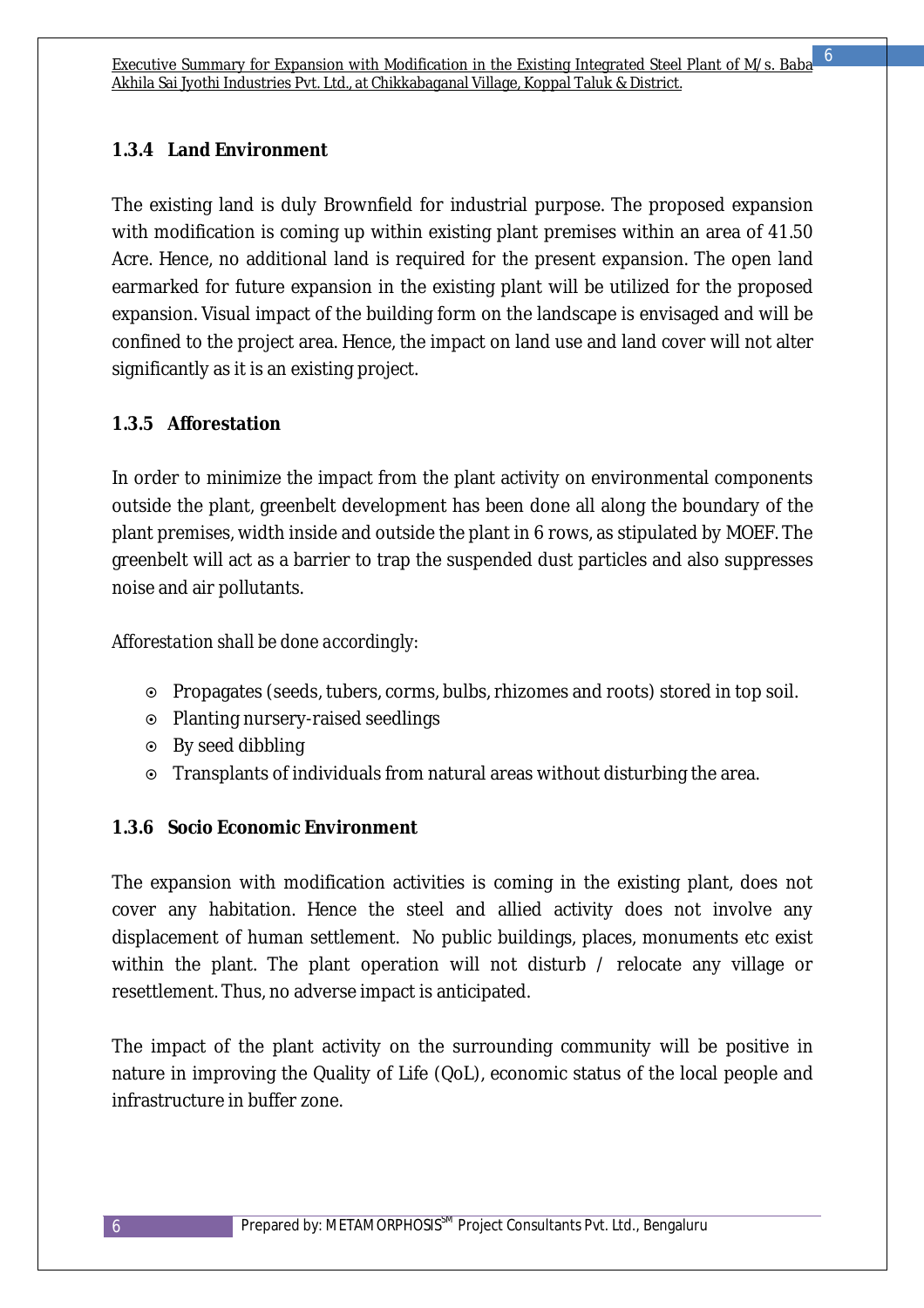# **1.3.7 Occupational Health and Safety**

- Preliminary screening of all the employees for their baseline health condition.
- Medical evaluation of workers condition before joining to the duty.
- Educating the workers w.r.t the safety conditions & occupational health diseases.
- Regular health checkups for all the employees.
- Database is created for individual worker and will be updated regularly to compare health status.
- Doctor and his team specialized in Occupational health visits the project site, twice a year once for carrying-out the tests and other visit to educate on ill effect of bad habits & preventive care/check-ups.

# **1.4Analysis of Alternatives (Technology & Site)**

The plant will continue to be operated by open cast fully mechanized method while hard strata will be tackled by using Ripper dozer and hydraulic Rock Breaker for loosen Medium Hard rock. No other alternative technology can be practiced.

As the project is connected to winning of resources available naturally, is site specific operation. Hence, iron ore deposit, so formed is granted under a mining lease. Therefore, no alternative site was selected.

# **1.5Environmental Monitoring Programme**

BASJIPL is adhering to the implementation of the environmental management measures within the mine lease area & its near vicinity. It has been carrying-out efficient monitoring as per the KSPCB/MoEF&CC guidelines/environmental parameters continually by engaging MoEF&CC / NABL Accreditated Laboratory. If necessary, alternative measures will be adopted to ensure that, the environment parameters are all well within the notified prescribed norms.

| <b>Attributes</b> | <b>Methodology</b> | <b>Frequency of</b><br><b>Monitoring</b> | <b>Place of Monitoring</b> |  |              | <b>Parameters</b>  |
|-------------------|--------------------|------------------------------------------|----------------------------|--|--------------|--------------------|
|                   |                    |                                          |                            |  |              |                    |
| Meteorological    | $- -$              | Every month -                            | Study Area of 10 km        |  | Min,         | Max                |
| <b>Studies</b>    |                    | 24 hourly.                               | radius                     |  | Temperature, |                    |
|                   |                    |                                          |                            |  |              | Relative Humidity, |
|                   |                    |                                          |                            |  | Rainfall,    | Wind               |
|                   |                    |                                          |                            |  | Speed        | and                |
|                   |                    |                                          |                            |  | Direction.   |                    |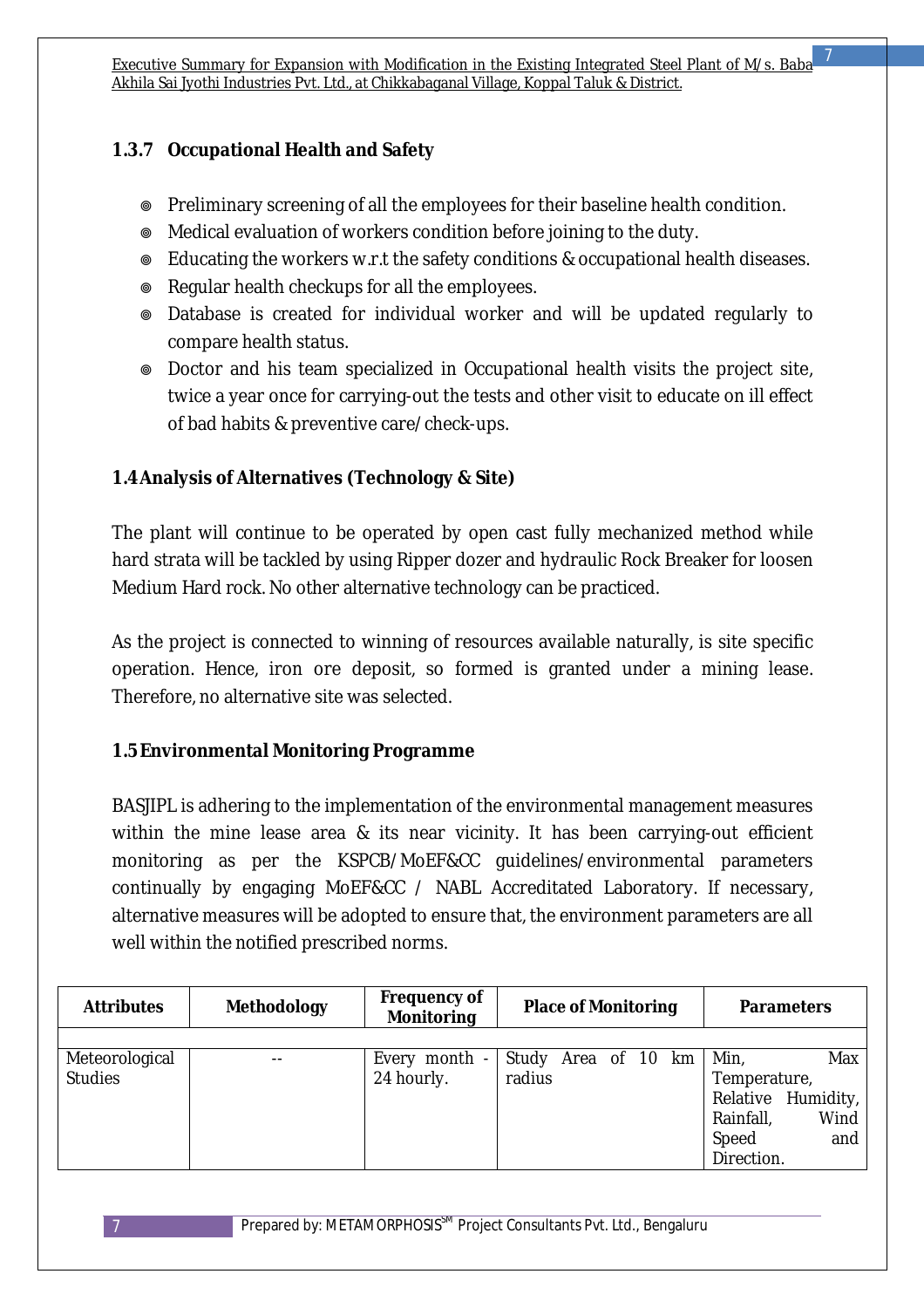Executive Summary for Expansion with Modification in the Existing Integrated Steel Plant of M/s. Baba Akhila Sai Jyothi Industries Pvt. Ltd., at Chikkabaganal Village, Koppal Taluk & District.

| <b>Attributes</b>                                     | Methodology                                                                                                                          | <b>Frequency of</b><br><b>Place of Monitoring</b><br><b>Monitoring</b>         |                                                                                                                                                                                                   | <b>Parameters</b>                                                                                                                               |
|-------------------------------------------------------|--------------------------------------------------------------------------------------------------------------------------------------|--------------------------------------------------------------------------------|---------------------------------------------------------------------------------------------------------------------------------------------------------------------------------------------------|-------------------------------------------------------------------------------------------------------------------------------------------------|
| Fugitive<br>Emission<br>monitoring<br>(Core Zone)     | <b>KSPCB</b><br>As<br>per<br>Guidelines.<br>emissions<br>Fugitive<br>shall be monitored at<br>a distance of 10 m<br>from the source. | in<br>Once<br>a<br>Fortnight                                                   | Material<br>Raw<br>$a_{\cdot}$<br><b>Handling Area</b><br>Crusher Area<br>b.<br>Raw<br>Material<br>feed<br>C.<br>Area<br>Cooler<br>Discharge<br>d.<br>Area<br>Processing<br>Product<br>e.<br>Area | Suspended<br>Particulate<br>matter<br>(SPM)                                                                                                     |
| <b>Stack</b><br>Monitoring                            | <b>KSPCB</b><br>As<br>per<br>Guidelines.                                                                                             | Once<br>in<br>a<br>Month                                                       | Locations<br>per<br>as<br>mentioned in CFO                                                                                                                                                        | Particulate<br>1 <sub>1</sub><br>Matter (PM)<br>Sulphur<br>2.<br>Dioxide (SO <sub>2</sub> )<br>3 <sub>1</sub><br>Oxygen<br>Οf<br>Nitrogen (NOx) |
| Ambient<br>Air<br>Quality Studies<br>(Core Zone)      | CPCB<br>As<br>per<br>Guidelines.                                                                                                     | 8<br>hourly<br>samples twice a<br>week 8 hourly<br>for $SO_2$ & $NO_X$         | As per Approved ToR                                                                                                                                                                               | PM <sub>10</sub> , PM <sub>2.5</sub> , SO <sub>2</sub> &<br><b>NO<sub>x</sub></b>                                                               |
| Ambient<br>Air<br>Quality Studies<br>(Buffer Zone)    | CPCB<br>As<br>per<br>Guidelines.                                                                                                     | 24<br>hourly<br>samples twice a<br>week 8 hourly<br>for $SO_2$ & $NO_X$ .      | As per Approved ToR                                                                                                                                                                               | PM <sub>10</sub> , PM <sub>2.5</sub> , SO <sub>2</sub> &<br><b>NO<sub>x</sub></b>                                                               |
| Water<br>Quality<br>(Surface<br>$\&$<br>Ground Water) | $\overline{S}$<br>3025<br>(Part<br>(14)<br>2013                                                                                      | Once in a month                                                                | As per Approved ToR                                                                                                                                                                               | Parameters<br>are<br>considered as per IS<br>10500.                                                                                             |
| <b>Noise</b><br>Level<br>Measurement                  | Using<br>integrated<br>sound level meter in<br>(A)<br>dB<br><b>NABL</b><br>$\equiv$<br>Calibrated.                                   | Once in season<br>Day Time: 6 am<br>$-10$ pm<br>Night Time: 10<br>$pm - 6$ am. | As per Approved ToR                                                                                                                                                                               | Minimum,<br>Maximum and Leq                                                                                                                     |
| Soil Sampling                                         | $=$ $-$                                                                                                                              | Once in a season                                                               | As per Approved ToR                                                                                                                                                                               | <b>NPK</b><br>other<br>and<br>parameters                                                                                                        |

#### **1.6Project Benefits**

The company is committed to contributing to the economic development of the region through employment, business opportunities to the local people which in turn help in improving the quality of life of the local community and society at large.

#### *Glimpse of CSR activates are listed below;*

- Construction of school building & toilets
- Providing RO water purification systems to villages/schools.
- Laying of concrete roads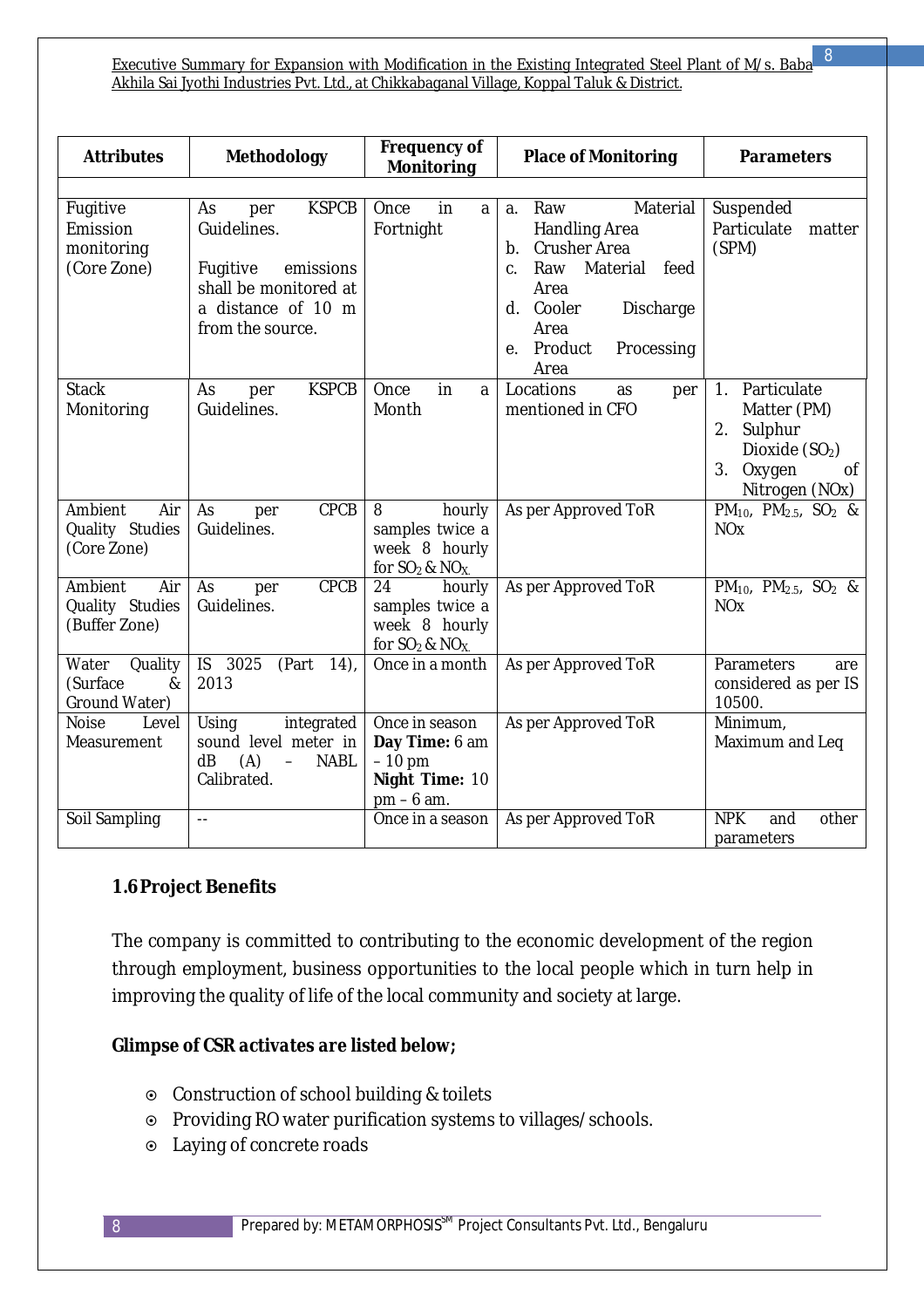Executive Summary for Expansion with Modification in the Existing Integrated Steel Plant of M/s. Baba Akhila Sai Jyothi Industries Pvt. Ltd., at Chikkabaganal Village, Koppal Taluk & District. 9

 Donation towards organizing sports meets in association with Education in the villages.

#### **1.7Budget for Implementation of Environmental Management Plan**

The project being operative mine with all subsisting valid clearance and all the required environment measure being adopted, the initial capital cost is not considered and 97.92 Lakhs (towards recurring expenditure per annum) for implementation of the environmental management plan for the existing working mine is proposed and budgeted.

| Sr.<br>No.     | <b>Activity</b>                                                                                                                                                                        | <b>Initial cost</b><br>(Lakh Rs.) | <b>Recurring expenses</b><br>proposed/annum<br>(Lakh Rs.) |
|----------------|----------------------------------------------------------------------------------------------------------------------------------------------------------------------------------------|-----------------------------------|-----------------------------------------------------------|
| 1              | Air Pollution Control Measures such as<br>covering of belt conveyors, providing mist<br>spray system at feed points, wind<br>barricades etc.                                           | 150.0                             | 3.65                                                      |
| $\overline{2}$ | <b>Plantation and After Care Measures</b>                                                                                                                                              | 30.0                              | 28.0                                                      |
| 3              | Socio-Economic Welfare Measures as a<br>corporate social responsibility (CSR)<br>a. Provision of ambulance facility<br>b. Construction of compound wall at<br>nearby school.           |                                   | 45.0                                                      |
| 4              | <b>Water Pollution Control Measures</b>                                                                                                                                                | 50.00                             | 8.21                                                      |
| 5              | Occupational Health & Safety (provision of<br>first aid room and shelter)                                                                                                              | 10.00                             | 3.36                                                      |
| 6              | <b>Environmental Monitoring</b>                                                                                                                                                        |                                   | 7.20                                                      |
| $\overline{7}$ | Preventive and corrective maintenance of<br>plant and machinery to reduce noise<br>pollution and consumption of<br>non<br>renewable resources (2.5% of the plant &<br>machinery cost). |                                   | 2.50                                                      |
|                | <b>Total</b>                                                                                                                                                                           | 240.0                             | 97.92                                                     |
|                |                                                                                                                                                                                        |                                   |                                                           |

#### **1.8Conclusion**

BASJIPL by its vast experience in steel and its allied activities have implemented the environmental management plan, to mitigate the impacts and with positive attitude involving local Stake holders / community has for more than 10 decades is operating the sponge iron plant. Implementing not only the environment safeguard measures but

9 Prepared by: METAMORPHOSIS<sup>SM</sup> Project Consultants Pvt. Ltd., Bengaluru